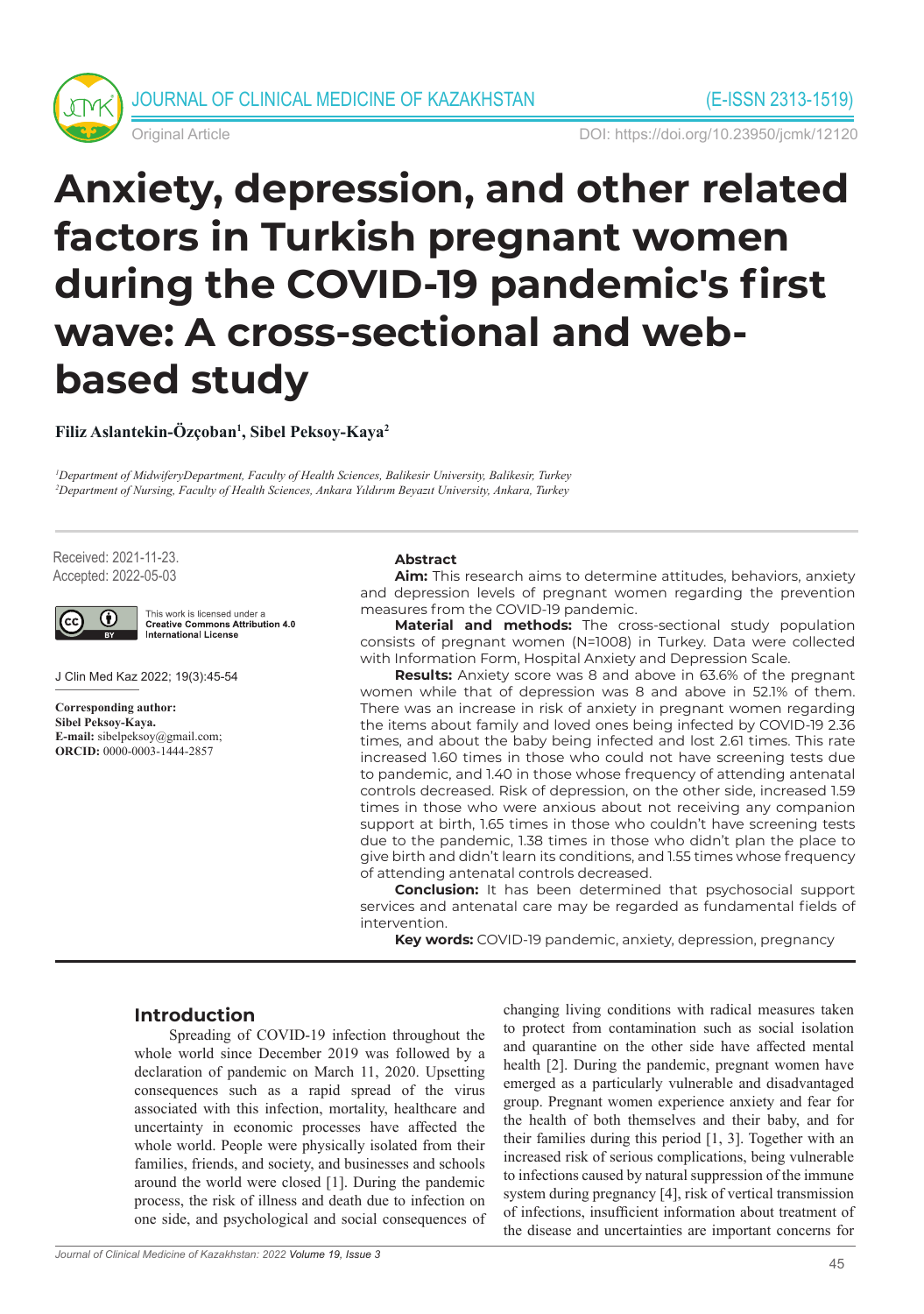pregnant women [5]. Italian pregnant women have been reported to experience a high rate of anxiety related to vertical transmission [6]. With an effect of hormonal changes during pregnancy, incidence of anxiety disorder varies between 1.3-8.5% and the incidence of depression between 5-15% [7 –9]. In addition to the increased anxiety risk and depression during pregnancy, psychosocial effects increase even more with the pandemic [10]. A research conducted in China, reported that during the pandemic period, pregnant women had significantly high depression and anxiety symptoms [5]. During the pandemic process, obligatory behavioral changes such as social isolation, remote working, transportation difficulties, child care are emerging as well as increasing concerns about the health of pregnant women, their families in general and their unborn babies [11]. In addition, the pandemic is boosting prenatal anxiety. Therefore, special support is needed for pregnant women during the pandemic [12]. In the first wave of the COVID-19 pandemic, infection treatment has been mainly focused on  $[13 - 15]$ , and thus there is limited information on mental state and psychological needs [1, 5, 12]. In the literature, approximately one out of every four pregnant women are reported to experience clinically high depression symptoms and one out of every three pregnant women to experience anxiety in COVID-19 pandemic [10]. In order to prevent negative health outcomes resulting from the COVID-19 pandemic, information is also needed to determine the current mental states of pregnant women and to conduct intervention researches and to develop strategies. Therefore this research aims to determine the anxiety and depression levels of pregnant women in the COVID-19 pandemic.

Some additional factors (socio-demographic characteristics, obstetric characteristics, antenatal follow-up, pregnancy-related concerns, coping behaviors, etc.) related to the anxiety and depression levels of pregnant women during the COVID-19 pandemic were also examined.

#### **Research Questions (RQ):**

**RQ (1)** In what level is the prevalence of anxiety and depression in pregnant women in the COVID-19 pandemic?

**RQ (2)** Are there a relationship between the anxiety and depression levels of pregnant women and some sociodemographic variables during the COVID-19 pandemic?

**RQ (3)** Are there a relationship between the anxiety and depression levels of pregnant women and some obstetric variables during the COVID-19 pandemic?

**RQ (4)** Are there a relationship between anxiety and depression levels of pregnant women and antenatal follow-up characteristics during the COVID-19 pandemic?

**RQ (5)** Are there a relationship between the anxiety and depression levels of pregnant women and their concerns about pregnancy during the COVID-19 pandemic?

**RQ (6)** Are there a relationship between the levels of anxiety and depression in protective and coping behaviors of pregnant women during the COVID-19 pandemic?

## **Material and methods Study design**

The research was designed as a cross-sectional study. The study was conducted online between May 1 and June 22 in 2020, during the initial spreading of the COVID-19 pandemic. Data were collected using online Google forms on social media (Facebook, Instagram and Whatsapp group) on pregnancy, childbirth, midwifery, reproductive health, and antenatal education themed groups.

#### **Study population**

The research population in Turkey live births in 2020 (N=1.112.859) was reported [16]. As a cross-sectional and web-based study, this research aimed to have a sample size of at least 385 individuals (1% absolute deviation, 50% unknown prevalence, and 95% confidence level). OpenEpi Version (2013) was used to create this sample size [17]. Participants of the research included a total of 1120 pregnant women. One hundred and twelve questionnaires were excluded because they were not filled out completely (n=65) and more than one option was marked (n=19) and they were filled in repeatedly (n=28). The study sample decreased to 1008 pregnant women as data entry repetitions and underfilled forms were excluded from the assessment (Figure 1).

**Figure 1** - Flow-chart of study population



The inclusion criteria were as follows: having at least a primary school education, being pregnant, not having any diagnosed psychiatric disorder, not using psychotropic medicine, agreement to participate in the questionnaire. Being not pregnant, non-volunteering, not completing all the questions of the survey were the criteria for exclusion.

## **Data collection**

The questionnaire had two main parts. The first main part consisted of an Information Form developed by researchers according the literature [5, 7, 9], this form consisted of three sub sections, which were; i) introductory characteristics of pregnant women (age, education level, occupation, region of residence, income status, individuals living together at home, child for care or individuals over 65 years old, etc.), ii) pregnancy-related characteristics (pregnancy history, gestational week, risky situations during pregnancy, pregnancy follow-up frequency, consulting for anxiety/concerns, etc.), iii) COVID-19 infection protection measures, attitudes and behaviors (perceiving behavioral responses to COVID-19 infection and behavioral situations, etc.). Third sub section (iii) of an Information Form consisted of 10 items for evaluating COVID-19 infection protection measures, attitudes and behaviors about pregnancy. This section had questions related to keeping social distance, washing hands, avoiding public transport, nutrition, exercising, sleeping, etc. Six of the items were related to the evaluation of prevention measures and attitude, and in this evaluation, pregnant women were asked to mark the appropriate one among the "I believe", "I am undecided" and "I don't believe" categories. Four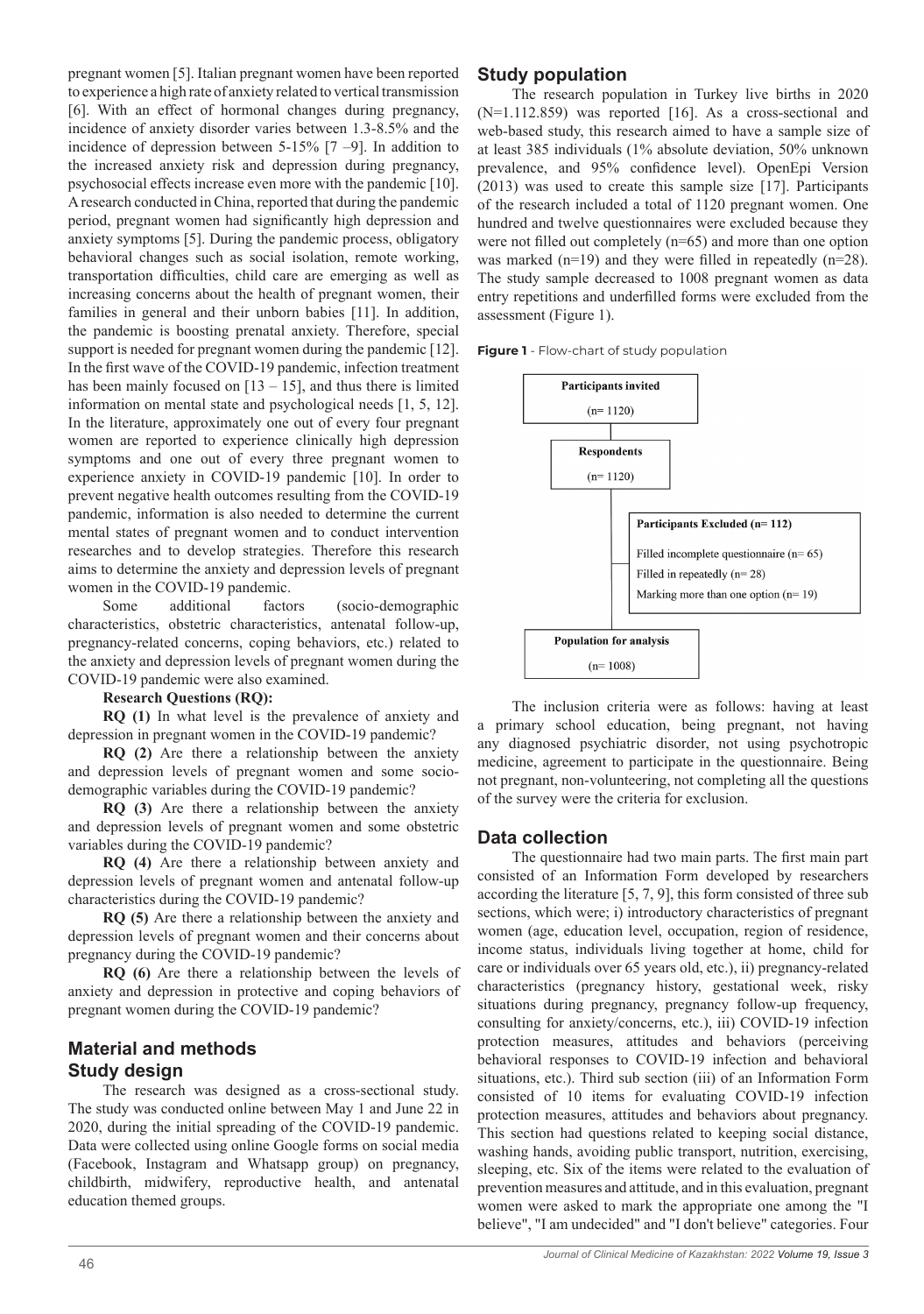items were related to coping behaviors and pregnant women were asked to mark how often they performed these behaviors as "frequently", "sometimes", or "never". After development, this third section was also evaluated for clarity by two experts in the field of women's health. Since this study was conducted in the first wave of the pandemic, the standard COVID-19 infection protection measures, attitudes and behaviors evaluation form could not be reached.

The second sub section was Hospital Anxiety and Depression Scale [18]. The scale was adapted to Turkish by Aydemir et al. [19]. The scale is used to evaluate the individual's risk in terms of anxiety and depression. It is in likert type  $(0,1,2,3)$ , seven items of it are for anxiety subscale (1.,3.,5.,7.,9.,11. and 13.) and seven items are for (2.,4.,6.,8.,10.,12. and 14.) depression subscale. The lowest scale score participants can get is 0 and that of the highest is 21. According to the cut-off value of the scale, the pregnant women having anxiety and depression scores ≤8 were classified as having "normal" in this research. Additionally, scale scores between 8-10 were classified as "borderline abnormal" and scores between 11-21 were classified as "abnormal". In the original research of the scale, the Cronbach's alpha for the anxiety subscale was 0.85, and the depression subscale was 0.80 [18]. In the Turkish version of the research, the Cronbach's alpha for anxiety and depression scales is 0.85 and 0.77, respectively [19] with slight difference. These values were found to be 0.84 and 0.75, respectively in our research.

## **Data analysis**

Data were analyzed with Statistical Package for the Social Sciences 22.0 software. Likelihood of the data in showing normal distribution was evaluated through Shapiro–Wilk tests of normality. In this sense, non-parametric tests were used for the analysis since the data did not show normal distribution. Data analysis were used for distributions of means (standard deviations), numbers (percentages), Mann Whitney U, Kruskal Wallis H and, Bonferroni-corrected. Additionally, in order to identify factors that affect the risks of depression and anxiety, logistic regression analysis was performed. In the so-called analysis, the enter method was applied and odds ratio (OR) values were presented in a 95% confidence interval (95% CI). The p value of the analysis indicating <0.05 was considered as results being statistically significant.

## **Ethical Considerations**

This research was conducted in full compliance to the Helsinki Declaration principles. The consent form was on the first page of the online survey. Confidentiality of all information to be provided was assured to the participants. Participation in the research required the consent form in the first page to be filled, which asked for voluntary agreement to participate in the research. A pregnant woman could fill out the questionnaire after declaring her consent to participate voluntarily. Ethical consent for the research was granted by Ethics Committee of a state university (30.04.2020- E.14660). Approval of the Ministry of Health was obtained by electronic submission (2020-06- 09T01\_48\_33.xml).

## **Results**

The mean age of pregnant women was 27.63±4.35. Mean number of pregnancies in women was 1.53±0.86, mean number of living children was  $0.65\pm0.77$ , and the mean of gestational week was 24.86±9.09. Of the pregnant women living in seven geographical regions of Turkey, 35.3% were in Marmara, 24.1%

in Central Anatolia and 40.6% in other regions (Aegean: 14.9%, Mediterranean: 9%, Black Sea: 7%, Southeast Anatolia: 6.6%, Eastern Anatolia: 3%). 61.4% reside in the city center, 99.5% of the pregnant women were married in our research. Education levels was found 52.9% university graduate, and 55.6% of them expressing that their income was equal to expenses. During the COVID-19 pandemic; 50.9% of them stated that their income status decreased. Approximately half of the pregnant women were housewives, 24% of them have worked online at home during the COVID-19 pandemic, and 10.6% of them could not work for various reasons (such as dismissal, unpaid leave), during the pandemic.

Anxiety mean score of the pregnant women was 9.25±4.28, and the mean depression score was 7.77±3.88. Depression scores of the pregnant women were found as 47.9% of them being 7 points and below, 28.1% between 8-10 points, 24% 11 points and above. Anxiety scores were found as 36.4% of the pregnant women having 7 points or less, 26.8% having 8-10 points and 36.8% having 11 points or above. Anxiety mean scores of women with postgraduate education were lower than the other groups  $(p<0.05)$ . In pregnant women whose income was less than their expenses, the mean scores of anxiety and depression were significantly higher (p<0.05). Considering the employment status of pregnant women, it was observed that the anxiety score means of those who went to work every day, those who were dismissed or those who compulsorily took unpaid leave are significantly higher than the other groups  $(p<0.05)$ . The depression score means of the pregnant women in terms of employment status also indicated that the so-called mean score was less compared to other groups in the ones who went to work a few days in a month (p<0.05). Conversely, the depression score mean was significantly higher in the group whose spouses were dismissed during the COVID-19 pandemic than the ones who worked online at home (p<0.05). Anxiety score mean was higher in pregnant women who stated that their income decreased at the pandemic period  $(p<0.05)$ . However, the depression score mean was significantly lower compared to other groups in the one who stated that their income didn't change during the pandemic ( $p<0.05$ ). Additionally, the depression score means were significantly higher compared to other groups in the one whose members were in their first trimester. When the anxiety and depression levels of pregnant women were examined according to the change before and after June 1, 2020, when the normalization in social life started; While the anxiety score means of the pregnant women participating in the research on 01.06.2020 and after were higher than before 01.06.2020  $(p<0.05)$ , it was found that the depression score means showed similarity ( $p > 0.05$ ) (Table 1).

The anxiety and depression mean scores were significantly higher in those whose frequency of going to antenatal followups decreased, those who did not have screening tests during the pandemic, who did not learn the place and conditions of birth, and those who needed psychological support due to the anxiety and worries experienced during the pandemic  $(p<0.05)$ (Table 2). Anxiety and depression levels of pregnant women were examined according to some of their concerns during the COVID-19 pandemic and according to this; scale score means were significantly higher in those who are worried about their family/loved ones affected by it, those who were worried about the long duration of the pandemic, those who were worried about being infected when referring to the health institution for pregnancy follow-up, those who were worried about being infected while having birth, who are worried about the transmission of COVID-19 infection to their baby, those who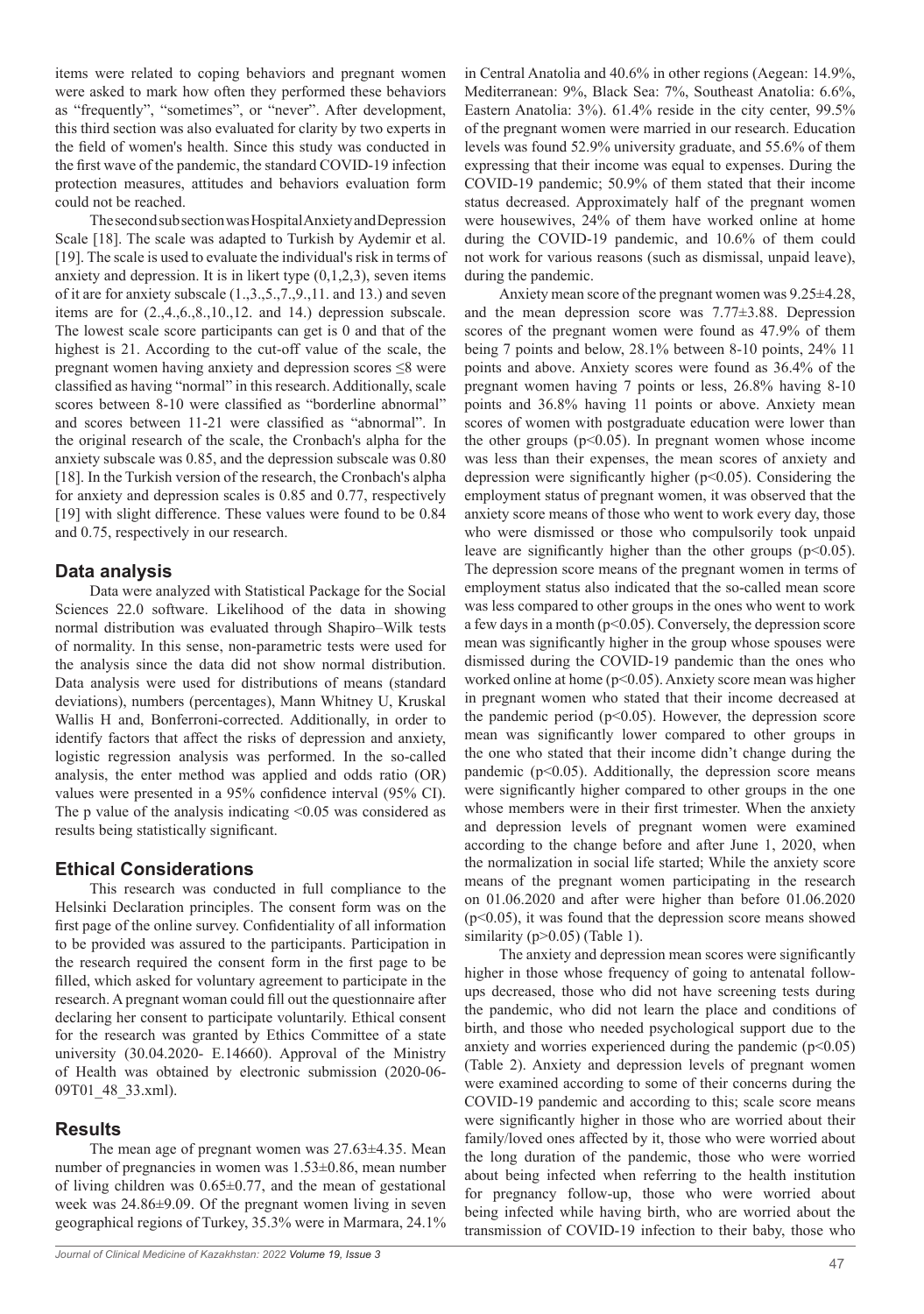Table 1 Distribution of anxiety and depression scores according to some sociodemographic and obstetric characteristics of pregnant women

| Socio-demographic variables                   | Anxiety<br>$\mathbf n$ |                  |                                                    | Depression         |                 |                                |  |  |
|-----------------------------------------------|------------------------|------------------|----------------------------------------------------|--------------------|-----------------|--------------------------------|--|--|
|                                               |                        | Mean±SD          | Analysis*                                          |                    | Mean±SD         | Analysis*                      |  |  |
| <b>Residing place</b>                         |                        |                  |                                                    |                    |                 |                                |  |  |
| Provincial city centre                        | 619                    | $9.10 + 4.35$    | 0.182                                              |                    | $7.62 \pm 3.97$ | 0.296                          |  |  |
| District centre                               | 324                    | $9.56 \pm 4.13$  |                                                    |                    | $8.04 \pm 3.74$ |                                |  |  |
| Town/Village centre                           | 65                     | $9.03 + 4$       |                                                    |                    | $7.77 \pm 3.84$ |                                |  |  |
| <b>Educational status</b>                     |                        |                  |                                                    |                    |                 |                                |  |  |
| Primary <sup>1</sup>                          | 123                    | $9.20 \pm 4.03$  | $0.0001$ <sup>a</sup><br>$4 - 1$<br>4-2<br>$4 - 3$ |                    | $8.01 \pm 3.43$ | 0.068                          |  |  |
| High school <sup>2</sup>                      | 262                    | $10.04 \pm 4.03$ |                                                    |                    | $8.23 \pm 3.80$ |                                |  |  |
| University <sup>3</sup>                       | 533                    | $9.13 \pm 4.38$  |                                                    |                    | 7.58±4.04       |                                |  |  |
| Post-graduate <sup>4</sup>                    | 90                     | $7.71 \pm 4.27$  |                                                    |                    | $7.22 \pm 3.70$ |                                |  |  |
| Income                                        |                        |                  |                                                    |                    |                 |                                |  |  |
| Income less than expenses <sup>1</sup>        | 181                    | 10.56±4.54       | 0.001 <sup>b</sup><br>$1 - 2$                      |                    | 8.86±4.06       | 0.0001 <sup>b</sup><br>$1 - 2$ |  |  |
| Income and expenses equal <sup>2</sup>        | 560                    | $9.21 \pm 4.15$  | $1 - 3$                                            |                    | $7.52 \pm 3.72$ | $1 - 3$                        |  |  |
| Income more than expenses <sup>3</sup>        | 267                    | $8.43 \pm 4.17$  |                                                    |                    | 7.54±3.99       |                                |  |  |
| Employment during COVID-19 pandemic           |                        |                  |                                                    |                    |                 |                                |  |  |
| Online working at home <sup>1</sup>           | 242                    | $8.60 \pm 4.18$  | 0.0001c                                            |                    | 7.58±3.83       | 0.006 <sup>d</sup>             |  |  |
| Going to work everyday <sup>2</sup>           | 49                     | 11.22±4.41       | $2 - 1$                                            | $4 - 1$            | 8.96±4.29       | $3 - 1$<br>$3 - 2$             |  |  |
| Going to work a few days a month <sup>3</sup> | 57                     | $8.91 \pm 4.36$  | $2 - 3$<br>$2 - 5$                                 | $4 - 3$<br>$4 - 5$ | $6.77 \pm 4.23$ | $3 - 4$<br>$3 - 5$             |  |  |
| Dismissed + Unpaid leave <sup>4</sup>         | 107                    | 10.29±4.70       |                                                    |                    | $8.70 \pm 3.83$ |                                |  |  |
| Housewife <sup>5</sup>                        | 553                    | $9.19 + 4.14$    |                                                    |                    | 7.66±3.81       |                                |  |  |
| Employment of spouse during COVID-19 pandemic |                        |                  |                                                    |                    |                 |                                |  |  |
| Online working at home <sup>1</sup>           | 140                    | 8.86±4.16        | 0.053                                              |                    | $7.06 \pm 3.90$ | 0.007e                         |  |  |
| Going to work everyday <sup>2</sup>           | 465                    | $9.59 \pm 4.29$  |                                                    |                    | $7.95 \pm 3.93$ | $4 - 1$                        |  |  |
| Going to work a few days a month <sup>3</sup> | 240                    | $8.73 \pm 4.11$  |                                                    |                    | 7.49±3.75       |                                |  |  |
| Dismissed + Unpaid leave <sup>4</sup>         | 70                     | 8.81±4.84        |                                                    |                    | $8.05 \pm 4.20$ |                                |  |  |
| Unemployed <sup>5</sup>                       | 93                     | 8.91±4.21        |                                                    |                    | $7.66 \pm 3.50$ |                                |  |  |
| Changes in income during COVID-19 pandemic    |                        |                  |                                                    |                    |                 |                                |  |  |
| Had no change <sup>1</sup>                    | 489                    | $8.67 \pm 4.08$  | $0.0001$ f                                         |                    | $7.27 \pm 3.90$ | $0.0001$ <sup>s</sup>          |  |  |
| Yes, income decreased <sup>2</sup>            | 511                    | $9.80 \pm 4.38$  | 2-1<br>$2 - 3$                                     |                    | $8.22 \pm 3.79$ | $1 - 2$<br>$1-3$               |  |  |
| Yes, income increased+Other <sup>3</sup>      | 8                      | $8.88 \pm 5.17$  |                                                    |                    | $9.13 \pm 5.82$ |                                |  |  |
| <b>Changes in social life</b>                 |                        |                  |                                                    |                    |                 |                                |  |  |
| Pregnant women before June 1, 2020            | 766                    | $9.09 \pm 4.22$  | 0.027 <sup> h</sup>                                |                    | $7.63 \pm 3.75$ | 0.059                          |  |  |
| Pregnant women on June 1 and later            | 242                    | $9.74 \pm 4.42$  |                                                    |                    | 8.19±4.27       |                                |  |  |
| <b>Gestational week</b>                       |                        |                  |                                                    |                    |                 |                                |  |  |
| First trimester $1$                           | 143                    | 9.74±4.41        | 0.119                                              |                    | $8.73 \pm 3.94$ | $0.002^{\rm i}$                |  |  |
| Second trimester <sup>2</sup>                 | 413                    | 8.92±4.08        |                                                    |                    | 7.78±3.75       | $1 - 2$<br>$1 - 3$             |  |  |
| Third trimester <sup>3</sup>                  | 452                    | $9.39 \pm 4.40$  |                                                    |                    | $7.45 \pm 3.95$ |                                |  |  |
| Number of pregnancies                         |                        |                  |                                                    |                    |                 |                                |  |  |
| Primiparous                                   | 645                    | $9.21 \pm 4.45$  | 0.459                                              |                    | 7.70±3.92       | 0.359                          |  |  |
| Multiparuos                                   | 363                    | $9.31 \pm 3.96$  |                                                    |                    | 7.89±3.82       |                                |  |  |

*\*Mann-Whitney U test was used in paired groups. In more than two groups, Bonferoni corrected Kruskall-Wallis H test was used and post hoc analysis was examined with Mann-Whitney U test.*

*a Significantly lower in the ones who said "Post-graduate".*

*b Significantly higher in the ones who said "Income less than expenses".*

*c Significantly higher in the ones who said "Going to work everyday" and "Dismissed or Unpaid leave".*

*d Significantly lower in the ones who said "Going to work a few days a month".*

*e Significantly higher in the ones who said "Dismissed or Unpaid leave".*

*f Significantly higher in the ones who said "Yes, income decreased".*

*g Significantly lower in the ones who said "Had no change".* 

*h Significantly lower in the ones who said "Pregnant women before June 1, 2020"*

*i Significantly higher in the ones who said "First trimester".*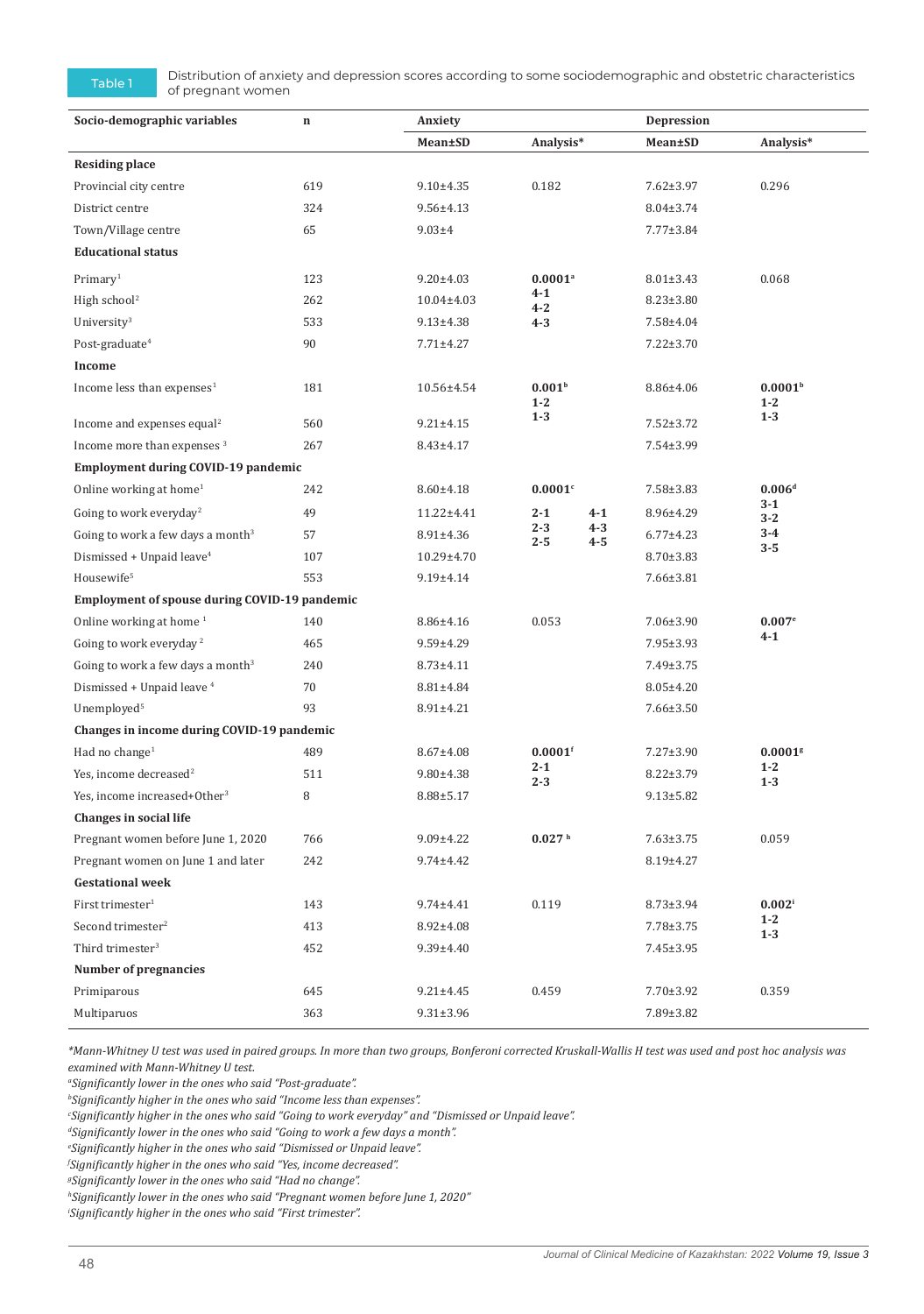Table 2 Distribution of anxiety and depression scores of pregnant women according to antenatal follow-up

| <b>Antenatal Follow-up Information</b>                                                                       | $\mathbf n$ | Anxiety         |                       | Depression      |                       |  |  |
|--------------------------------------------------------------------------------------------------------------|-------------|-----------------|-----------------------|-----------------|-----------------------|--|--|
|                                                                                                              |             | Mean±SD         | Analysis*             | <b>Mean±SD</b>  | Analysis*             |  |  |
| Going to follow-ups decreased before the delivery                                                            |             |                 |                       |                 |                       |  |  |
| Yes                                                                                                          | 664         | $9.65 \pm 4.17$ | $0.0001$ <sup>a</sup> | $8.11 \pm 3.79$ | $0.0001$ <sup>a</sup> |  |  |
| N <sub>o</sub>                                                                                               | 344         | 8.47±4.39       |                       | $7.10 \pm 3.98$ |                       |  |  |
| Having consultancy on the phone                                                                              |             |                 |                       |                 |                       |  |  |
| Yes                                                                                                          | 474         | $9.37 \pm 3.98$ | 0.163                 | $7.64 \pm 3.67$ | 0.453                 |  |  |
| No                                                                                                           | 534         | $9.13 \pm 4.53$ |                       | 7.88±4.07       |                       |  |  |
| Going to a private physician in this process, not to a hospital.                                             |             |                 |                       |                 |                       |  |  |
| Yes                                                                                                          | 389         | 9.39±4.37       | 0.451                 | $7.99 \pm 3.93$ | 0.169                 |  |  |
| N <sub>o</sub>                                                                                               | 619         | $9.15 \pm 4.22$ |                       | $7.63 \pm 3.86$ |                       |  |  |
| Couldn't have screening test done because of this process                                                    |             |                 |                       |                 |                       |  |  |
| Yes                                                                                                          | 242         | $10.23 + 4.17$  | $0.0001$ <sup>a</sup> | $8.77 \pm 3.82$ | $0.0001$ <sup>a</sup> |  |  |
| N <sub>o</sub>                                                                                               | 766         | 8.94±4.27       |                       | 7.45±3.86       |                       |  |  |
| Have you planned the place where you will have delivery and learned the conditions?                          |             |                 |                       |                 |                       |  |  |
| Yes                                                                                                          | 508         | 8.94±4.13       | 0.042 <sup>b</sup>    | $7.17 \pm 3.73$ | 0.0001 <sup>b</sup>   |  |  |
| No                                                                                                           | 500         | $9.55 \pm 4.41$ |                       | $8.37 \pm 3.96$ |                       |  |  |
| Do you think you need information and psychological support for your anxieties/concerns during this process? |             |                 |                       |                 |                       |  |  |
| Yes                                                                                                          | 372         | 11.19±4.11      | $0.0001$ <sup>a</sup> | $9.25 \pm 3.91$ | $0.0001$ <sup>a</sup> |  |  |
| No                                                                                                           | 636         | $8.11 \pm 3.95$ |                       | $6.90 \pm 3.60$ |                       |  |  |

*\*Mann-Whitney U test was used.* 

*a Significantly lower in the ones who said "No".* 

*b Significantly lower in the ones who said "Yes".* 

Table 3 Distribution of anxiety and depression scores according to pregnancy-related concerns

| <b>Some Concerns Experienced by</b>                                                            | $\mathbf n$ | Anxiety          |                       | <b>Depression</b> |                       |  |  |
|------------------------------------------------------------------------------------------------|-------------|------------------|-----------------------|-------------------|-----------------------|--|--|
| <b>Pregnant Women</b>                                                                          |             | Mean±SD          | Analysis*             | Mean±SD           | Analysis*             |  |  |
| I'm worried that it might affect my family, my loved ones.                                     |             |                  |                       |                   |                       |  |  |
| Yes                                                                                            | 947         | $9.45 \pm 4.23$  | $0.0001$ <sup>a</sup> | 7.86±3.89         | $0.0001$ <sup>a</sup> |  |  |
| N <sub>o</sub>                                                                                 | 61          | $6.15 \pm 3.90$  |                       | $6.31 \pm 3.55$   |                       |  |  |
| I'm worried that the psndemic will continue for a long time.                                   |             |                  |                       |                   |                       |  |  |
| Yes                                                                                            | 953         | $9.39 \pm 4.26$  | $0.0001$ <sup>a</sup> | 7.84±3.89         | $0.021$ <sup>a</sup>  |  |  |
| N <sub>o</sub>                                                                                 | 55          | $6.71 \pm 3.80$  |                       | $6.56 \pm 3.62$   |                       |  |  |
| I'm worried about being infected when referring to the health facility for pregnancy follow-up |             |                  |                       |                   |                       |  |  |
| Yes                                                                                            | 883         | $9.54 \pm 4.23$  | $0.0001$ <sup>a</sup> | 7.96±3.87         | $0.0001$ <sup>a</sup> |  |  |
| N <sub>o</sub>                                                                                 | 125         | $7.14 \pm 4.02$  |                       | $6.38 \pm 3.70$   |                       |  |  |
| I'm worried about being infected while having delivery.                                        |             |                  |                       |                   |                       |  |  |
| Yes                                                                                            | 840         | $9.78 + 4.17$    | $0.0001$ <sup>a</sup> | $8.07 \pm 3.88$   | $0.0001$ <sup>a</sup> |  |  |
| N <sub>o</sub>                                                                                 | 168         | $6.60 \pm 3.78$  |                       | $6.24 \pm 3.57$   |                       |  |  |
| I'm worried that COVID-19 will be transmitted to my baby while having delivery.                |             |                  |                       |                   |                       |  |  |
| Yes                                                                                            | 908         | $9.58 + 4.24$    | $0.0001$ <sup>a</sup> | 7.93±3.911        | $0.0001$ <sup>a</sup> |  |  |
| No                                                                                             | 100         | $6.22 \pm 3.338$ |                       | $6.29 \pm 3.36$   |                       |  |  |
| I'm worried about infecting and losing my baby.                                                |             |                  |                       |                   |                       |  |  |
| Yes                                                                                            | 813         | $9.89 \pm 4.19$  | $0.0001$ <sup>a</sup> | $8.12 \pm 3.92$   | $0.0001$ <sup>a</sup> |  |  |
| N <sub>0</sub>                                                                                 | 195         | $6.55 \pm 3.55$  |                       | $6.31 \pm 3.38$   |                       |  |  |
| I'm worried that I won't have companion support at delivery.                                   |             |                  |                       |                   |                       |  |  |
| Yes                                                                                            | 807         | $9.72 \pm 4.27$  | $0.0001$ <sup>a</sup> | $8.11 \pm 3.89$   | $0.0001$ <sup>a</sup> |  |  |
| N <sub>o</sub>                                                                                 | 201         | $7.35 \pm 3.78$  |                       | $6.38 \pm 3.55$   |                       |  |  |
| I'm worried about not being able to breastfeed my baby after delivery.                         |             |                  |                       |                   |                       |  |  |
| Yes                                                                                            | 719         | $10.05 \pm 4.14$ | $0.0001$ <sup>a</sup> | $8.32 \pm 3.83$   | $0.0001$ <sup>a</sup> |  |  |
| No                                                                                             | 289         | $7.25 \pm 3.97$  |                       | $6.40 \pm 3.69$   |                       |  |  |
|                                                                                                |             |                  |                       |                   |                       |  |  |

*\*Mann-Whitney U test was used.* 

*a Significantly lower in the ones who said "No".*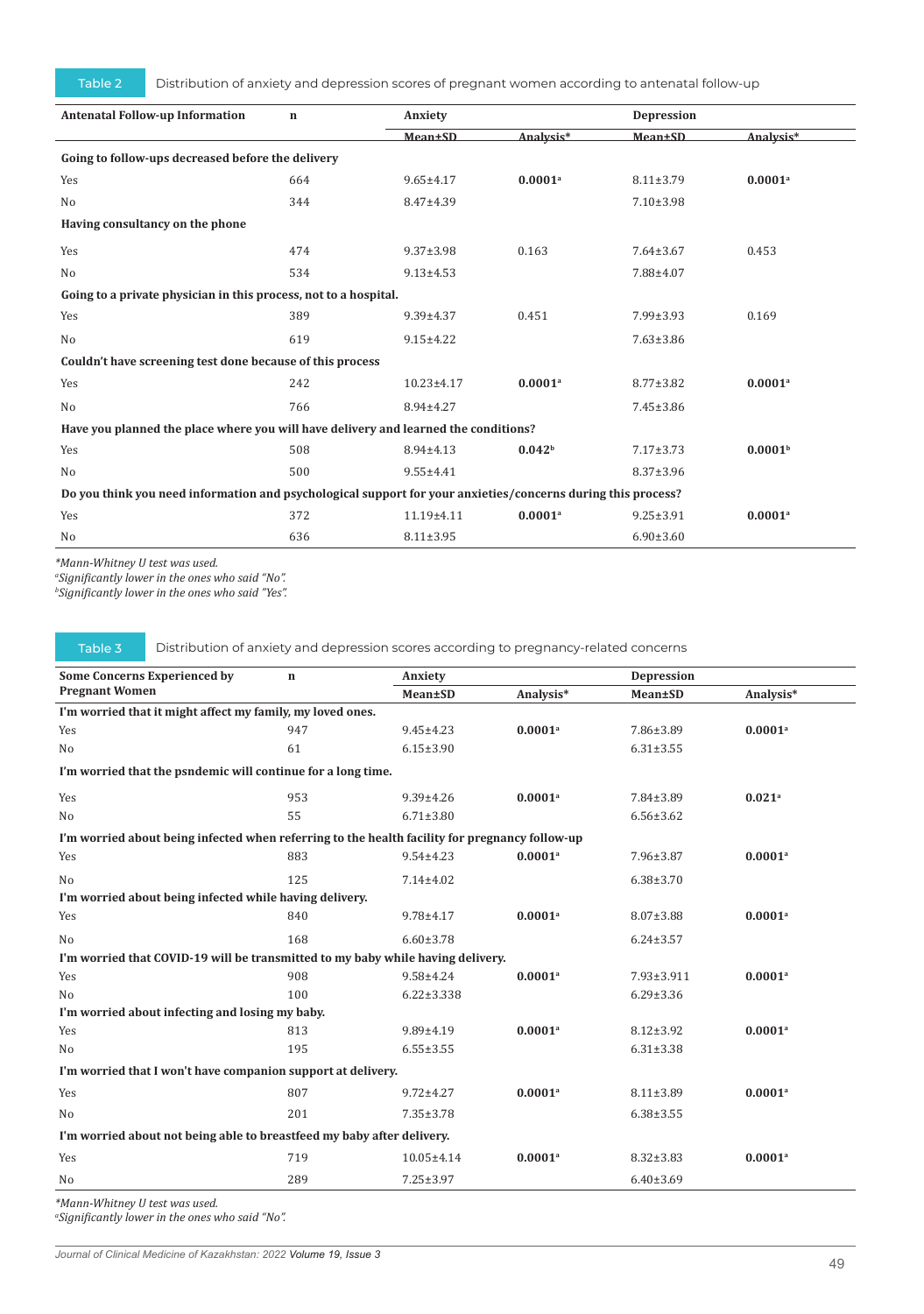Table 4 Distribution of anxiety and depression scores by prevention and some coping behaviors from the COVID-19 pandemic

| Characteristics regarding prevention<br>and coping behaviors                                                                      | $\mathbf n$ | Anxiety          |                     | <b>Depression</b> |                       |  |  |
|-----------------------------------------------------------------------------------------------------------------------------------|-------------|------------------|---------------------|-------------------|-----------------------|--|--|
|                                                                                                                                   |             | Mean±SD          | Analysis*           | Mean±SD           | Analysis*             |  |  |
| Characteristics regarding prevention                                                                                              |             |                  |                     |                   |                       |  |  |
| Social activities and reducing the number of people interviewed will reduce the risk of catching COVID-19 infection;              |             |                  |                     |                   |                       |  |  |
| I believe <sup>1</sup>                                                                                                            | 935         | $9.13 \pm 4.19$  | 0.061               | 7.66±3.89         | $0.017$ <sup>a</sup>  |  |  |
| I'm undecided <sup>2</sup>                                                                                                        | 50          | $10.14 \pm 4.2$  |                     | 8.66±3.95         | 3-1<br>$3-2$          |  |  |
| I don't believe <sup>3</sup>                                                                                                      | 23          | 11.87±6.48       |                     | $10.22 \pm 5.13$  |                       |  |  |
| Not using public transport/reducing the use of public transport will reduce the risk of catching COVID-19 infection;              |             |                  |                     |                   |                       |  |  |
| I believe $1$                                                                                                                     | 938         | $9.17 \pm 4.22$  | 0.278               | $7.65 \pm 3.84$   | $0.005^{\rm a}$       |  |  |
| I'm undecided <sup>2</sup>                                                                                                        | 45          | $9.82 \pm 4.08$  |                     | $8.67 \pm 3.66$   | 3-1                   |  |  |
| I don't believe <sup>3</sup>                                                                                                      | 25          | 11.00±6.08       |                     | 10.36±4.90        | $3 - 2$               |  |  |
| Not being in shopping areas / markets / shops will reduce the risk of catching COVID-19 infection;                                |             |                  |                     |                   |                       |  |  |
| I believe $1$                                                                                                                     | 919         | $9.17 \pm 4.22$  | 0.346               | $7.65 \pm 3.83$   | $0.019$ <sup>a</sup>  |  |  |
| I'm undecided <sup>2</sup>                                                                                                        | 53          | $9.77 + 4.22$    |                     | $8.58 \pm 3.61$   | 3-1                   |  |  |
| I don't believe <sup>3</sup>                                                                                                      | 36          | $10.44 \pm 5.64$ |                     | $9.56 \pm 5.04$   | $3 - 2$               |  |  |
| Cleaning or disinfecting hard surfaces like door handles, table, chair, etc. will reduce the risk of catching COVID-19 infection; |             |                  |                     |                   |                       |  |  |
| I believe <sup>1</sup>                                                                                                            | 897         | $9.19 \pm 4.24$  | 0.376               | $7.67 \pm 3.87$   | 0.072                 |  |  |
| I'm undecided <sup>2</sup>                                                                                                        | 84          | $9.81 \pm 4.30$  |                     | $8.45 \pm 3.71$   |                       |  |  |
| I don't believe <sup>3</sup>                                                                                                      | 27          | $9.26 \pm 5.26$  |                     | 8.81±4.64         |                       |  |  |
| Washing my hands regularly with soap and water will reduce the risk of catching COVID-19 infection;                               |             |                  |                     |                   |                       |  |  |
| I believe <sup>1</sup>                                                                                                            | 941         | $9.20 \pm 4.24$  | 0.651               | $7.70 \pm 3.86$   | 0.116                 |  |  |
| I'm undecided <sup>2</sup>                                                                                                        | 49          | $9.61 \pm 4.27$  |                     | $8.39 \pm 3.81$   |                       |  |  |
| I don't believe <sup>3</sup>                                                                                                      | 18          | $10.72 \pm 6.10$ |                     | $9.72 \pm 4.81$   |                       |  |  |
| Maintaining social distance will reduce the risk of catching COVID-19 infection;                                                  |             |                  |                     |                   |                       |  |  |
| I believe <sup>1</sup>                                                                                                            | 933         | $9.14 \pm 4.21$  | 0.095               | $7.64 \pm 3.82$   | $0.002$ <sup>a</sup>  |  |  |
| I'm undecided <sup>2</sup>                                                                                                        | 53          | 10.38±4.50       |                     | $8.77 \pm 3.99$   | 3-1                   |  |  |
| I don't believe <sup>3</sup>                                                                                                      | 22          | 10.86±5.89       |                     | $10.77 \pm 3.98$  | $3 - 2$               |  |  |
| Characteristics regarding coping behaviors                                                                                        |             |                  |                     |                   |                       |  |  |
| I prayed/meditated                                                                                                                |             |                  |                     |                   |                       |  |  |
| Frequently <sup>1</sup>                                                                                                           | 776         | $9.56 \pm 4.28$  | 0.0001 <sup>b</sup> | $7.91 \pm 3.87$   | 0.161                 |  |  |
| $Sometimes^2$                                                                                                                     | 133         | 8.70±3.98        | $3-1$<br>$3 - 2$    | 7.26±3.87         |                       |  |  |
| Never <sup>3</sup>                                                                                                                | 99          | $7.52 \pm 4.23$  |                     | 7.35±4.02         |                       |  |  |
| I paid attention to my diet                                                                                                       |             |                  |                     |                   |                       |  |  |
| Frequently <sup>1</sup>                                                                                                           | 890         | $9.20 \pm 4.26$  | 0.534               | 7.58±3.86         | 0.0001 <sup>d</sup>   |  |  |
| Sometimes <sup>2</sup>                                                                                                            | 91          | 9.48±4.30        |                     | $9.18 \pm 3.67$   | $1 - 2$<br>$1-3$      |  |  |
| Never <sup>3</sup>                                                                                                                | 27          | $9.85 \pm 4.80$  |                     | $9.11 \pm 4.25$   |                       |  |  |
| I slept regularly                                                                                                                 |             |                  |                     |                   |                       |  |  |
| Frequently <sup>1</sup>                                                                                                           | 714         | $8.91 \pm 4.18$  | 0.0001c             | 7.36±3.80         | $0.0001$ <sup>c</sup> |  |  |
| Sometimes <sup>2</sup>                                                                                                            | 203         | $9.71 \pm 4.12$  | $3 - 1$<br>$3 - 2$  | $8.28 \pm 3.50$   | $3 - 1$<br>$3 - 2$    |  |  |
| Never <sup>3</sup>                                                                                                                | 91          | 10.87±4.90       |                     | $9.78 \pm 4.63$   |                       |  |  |
| I slept regularly                                                                                                                 |             |                  |                     |                   |                       |  |  |
| Frequently <sup>1</sup>                                                                                                           | 345         | 8.99±4.18        | 0.479               | $6.94 \pm 3.75$   | 0.0001c               |  |  |
| Sometimes <sup>2</sup>                                                                                                            | 318         | $9.33 \pm 4.13$  |                     | $7.82 \pm 3.67$   | $3 - 1$<br>$3 - 2$    |  |  |
| Never <sup>3</sup>                                                                                                                | 315         | $9.43 \pm 4.54$  |                     | $8.61 \pm 4.08$   |                       |  |  |
|                                                                                                                                   |             |                  |                     |                   |                       |  |  |

*\* Checked with Bonferoni corrected Kruskall-Wallis H test, Mann-Whitney U test in post Hoc analyses.*

*a Significantly higher in the ones who said "I don't believe".*

*b Significantly lower in the ones who said "Never".* 

*c Significantly higher in the ones who said "Never".*

*d Significantly lower in the ones who said "Frequently".*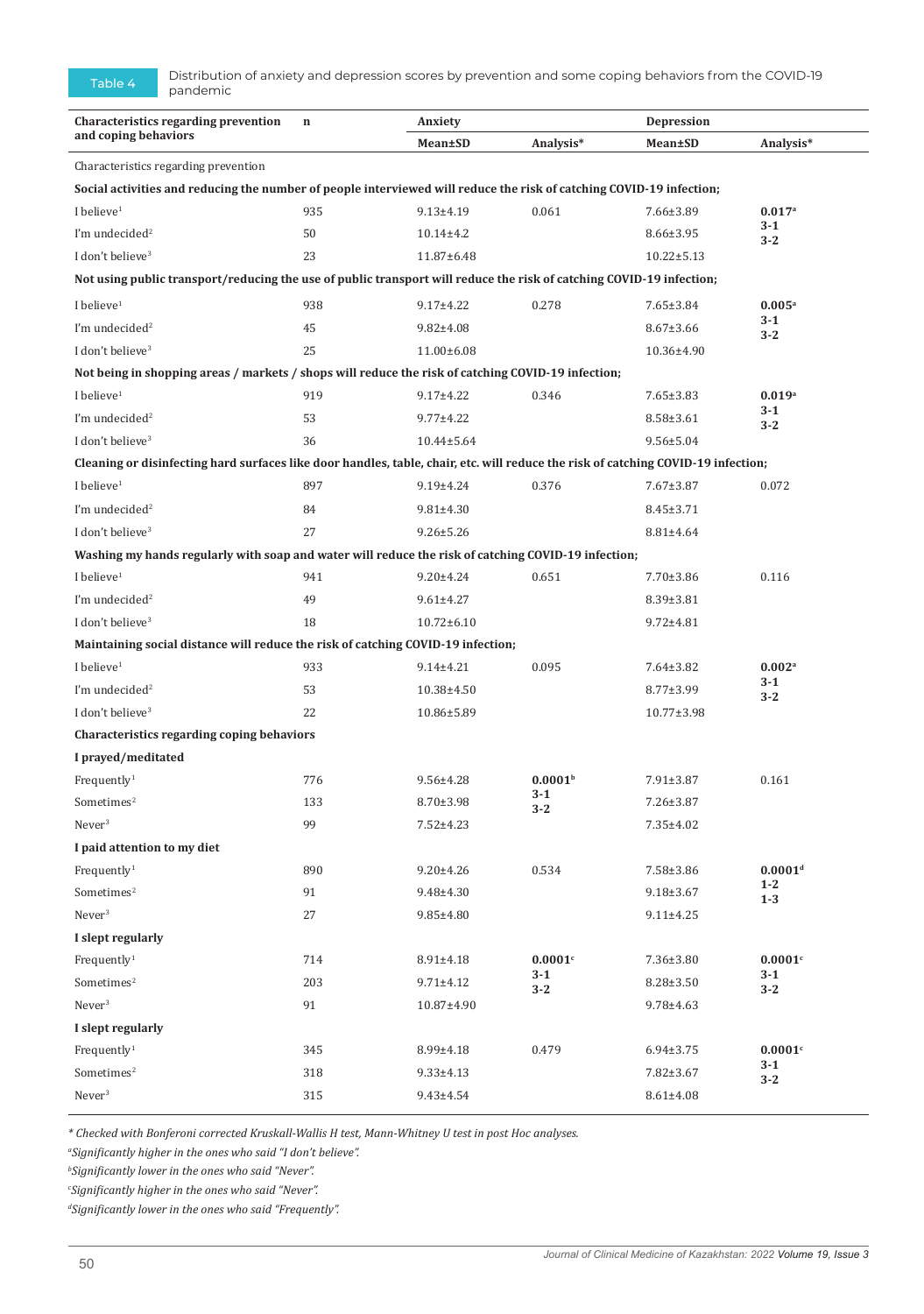|                                                                                          | Anxiety      |           |                   |  |
|------------------------------------------------------------------------------------------|--------------|-----------|-------------------|--|
| Variables (Reference cagetory)                                                           | $\mathbf{p}$ | <b>OR</b> | 95% CI            |  |
| Lower-Upper                                                                              |              |           |                   |  |
| The frequency of going to antenatal control decreased (yes)                              | 0.029        | 1.401     | $(1.035 - 1.897)$ |  |
| I couldn't get the screening tests done because of this process (yes)                    | 0.004        | 1.609     | $(1.169 - 2.214)$ |  |
| I'm worried that the disease will infect me while I'm having delivery (yes)              | 0.045        | 1.665     | $(1.012 - 2.741)$ |  |
| I'm worried that I won't be able to breastfeed my baby after delivery (yes)              | 0.001        | 1.811     | $(1.267 - 2.587)$ |  |
| I'm worried about infecting and losing my baby (yes)                                     | 0.000        | 2.618     | $(1.587 - 4.317)$ |  |
| I'm worried that it might affect my family, my loved ones (yes)                          | 0.026        | 2.365     | $(1.109 - 5.042)$ |  |
| Variables (Reference cagetory)                                                           | Depression   |           |                   |  |
|                                                                                          | p            | <b>OR</b> | 95% CI            |  |
| Lower-Upper                                                                              |              |           |                   |  |
| The frequency of going to antenatal control decreased (yes)                              | 0.003        | 1.552     | $(1.166 - 2.066)$ |  |
| I couldn't get the screening tests done because of this process (yes)                    | 0.002        | 1.659     | $(1.200 - 2.292)$ |  |
| Have you planned the place where you will have delivery and learned its conditions? (no) | 0.016        | 1.388     | $(1.060 - 1.810)$ |  |
| I'm worried that I won't have companion support at delivery (yes)                        | 0.009        | 1.591     | $(1.120 - 2.259)$ |  |
| I'm worried about not being able to breastfeed my baby after delivery (yes)              | 0.008        | 1.557     | $(1.124 - 2.156)$ |  |
| I'm worried about infecting and losing my baby (yes)                                     | 0.025        | 1.541     | $(1.057 - 2.249)$ |  |
| Trimester (first trimester)                                                              | 0.040        | 1.222     | $(1.009 - 1.481)$ |  |

were worried about the loss of their baby after birth, those who were worried about the lack of companion support, those who were worried about not being able to breastfeed their baby after birth (p<0.05) (Table 3).

The scale scores of pregnant women regarding their perceptions on protection recommendations of international and national health organizations during the COVID-19 pandemic indicated that the mean depression scores are significantly higher in those who do not believe that reducing the number of social events and meetings, not using or limited use of public transport, avoiding from places such as shopping venues, maintaining social distance will reduce the risk of COVID-19 infection  $(p<0.05)$ , when compared to ones who were of the opposite opinion and who were undecided on this matter. Anxiety and depression levels of pregnant women according to some coping behaviors in the COVID-19 pandemic were also examined and this revealed that the anxiety score means of pregnant women who prayed/ meditated frequently was significantly higher than the other groups ( $p<0.05$ ). The mean depression score in pregnant women who paid attention to their nutrition was significantly lower than the other groups  $(p<0.05)$ . In pregnant women who answered "never" to "I slept regularly" behavior, the mean scores of anxiety and depression were significantly higher than those who answered "sometimes" and "often" (p<0.05). The mean depression score of pregnant women who answered "never" to the behavior "I exercised regularly at home" was significantly higher than those who answered "sometimes" and "often"  $(p<0.05)$  (Table 4).

Multivariate logistic regression analysis indicated that six factors were significant in the development of anxiety. Level of this anxiety was 2.61 times in those who were worried about their babies getting infected and dying (95% CI: 1.587-4.317; p=0.000), 2.36 times in those who were worried that their family members and loved ones may be affected by COVID-19 (95% CI: 1.109- 5.042; p=0.026), 1.81 times in those who were worried about not being able to breastfeed their baby after birth (95% CI: 1.267- 2.587; p=0.001), 1.66 times in those who were worried about the transmission of COVID-19 infection at giving birth (95% CI: 1.012-2.741;p=0.045), 1.60 times in those who could not have the screening tests due to the pandemic (95% CI: 1.169-2.214; p=0.004), and 1.40 times in those whose frequency of going to antenatal control decreased (95% CI: 1.035-1.897; p=0.029) .

According to multivariate logistic regression analysis, seven factors were found significant in the development of depression. The fact that the pregnant women were not able to have screening tests because of the pandemic increased the probability of depression 1.65 times (95% CI:1.200-2.292; p=0.002), frequency of going to antenatal controls 1.55 times (95% CI:1.166-2.066; p=0.003), anxiety of not having a companion support at the birth 1.59 times (95% CI:1.120-2.259; p=0.009), inability to plan the place to give birth and not learn the conditions  $(95\% \text{ CI} : 1,060 -1.810; \text{ p=0.016})$ , worrying about not being able to breastfeed after birth 1.55 times (95% CI:1.124- 2.156;p=0.008 ), worrying that their baby will be infected and losing their babies 1.54 times (95% CI: 1.057-2.249; p=0.025), and being in the first trimester 1.22 times (95% CI: 1.009-1.481; p=0.040) (Table 5).

#### **Discussion**

Stress, depression and anxiety disorders experienced during pregnancy are reported to have negative effects on the psychosocial development of the baby [20]. COVID-19 pandemic which affect the whole world, in all areas of life, may be a risk-increasing situation in terms of maternal mental health. In this context, assessment of pregnant women will contribute to the measures to be taken and the care to be given [21]. This research suggests that the attitudes and behaviors of pregnant women regarding pandemic protection measures and their anxiety and depression levels. Depression score was found above the scale cut-off values in the 52.1% of pregnant women and anxiety score in 63.6% of them, and thus risk of experiencing mental problems seem to be high. A cross-sectional research conducted before the COVID-19 pandemic indicated that while the probability of depression increased (10.0%) in late pregnancy, anxiety symptoms decreased (14.2%) [22]. Similarly, Dikmen-Yildiz et al. (2017) in our country, reported the prevalence of depression as 14.6% and of anxiety as 29.6% in pregnancy [23]. In addition, anxiety and depression levels were found to be significantly higher than research conducted in pregnant groups before the pandemic [24, 25]. A high anxiety level [10, 26] and depression [26] is reported in researches conducted during the COVID-19 pandemic process in pregnant women. In a multicenter cross-sectional research comparing the mental states of pregnant women prior to and after the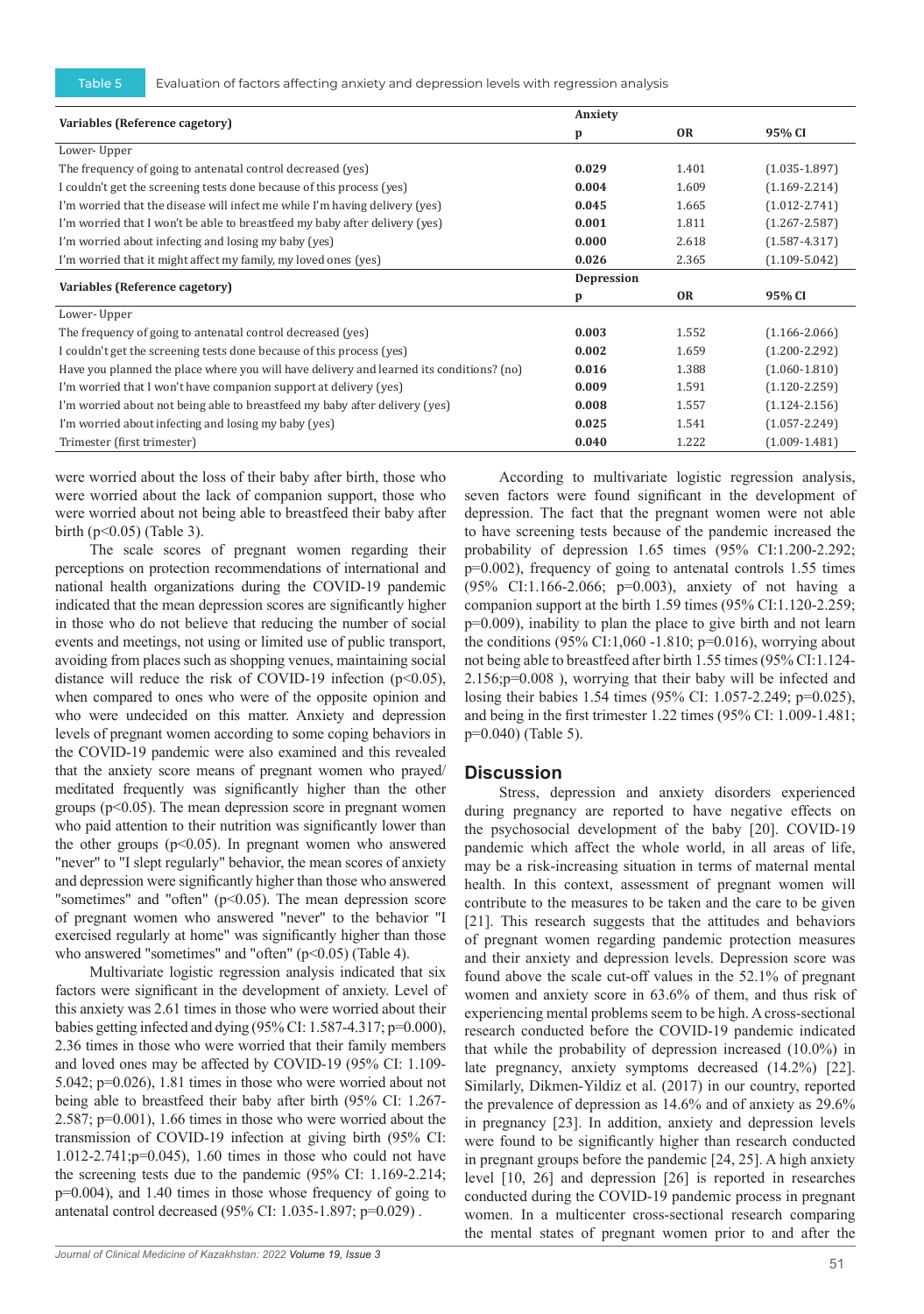declaration of COVID-19 outbreak in China, it is reported that the pregnant women who were evaluated after the declaration of the COVID-19 outbreak showed significantly higher anxiety levels and a higher rate of depression symptoms [5]. A research conducted with pregnant women in Canada also reported that the risk of anxiety and depression symptoms are high [1]. Limited research conducted during the current pandemic report anxiety rates between 63-68% during pregnancy [11]. Similarity of the literature and our research findings showed that pregnant women were under threat against anxiety and depression risks. This research has found that lower education levels, lower income levels, full-time work and compulsory unpaid leave increase the risks of anxiety and depression. While the risk of depression in the first trimester was higher in pregnant women whose income decreased during the pandemic process, depression score was lower in those whose income level did not change. The depression scores of pregnant women whose spouses were dismissed and whose spouses had to take unpaid leave in this pandemic process were higher than those whose spouses work online at home. Another research found the risk of depression and anxiety is high in primiparous pregnant women who are in low socioeconomic status and work full time [5]. The high anxiety and depression scores of women with low socioeconomic levels may be explained by the economic fluctuation and increased unemployment anxiety caused by the COVID-19 pandemic crisis [21]. The necessity to go to work full-time is seen as a worrying result as it carries the risk of socialization and contact during the pandemic process. Risks of anxiety and depression are high in those whose frequency of antenatal care during the pandemic period decreased, those who did not have screening tests, those who did not know the place and conditions of birth, and those who need psychological support due to pandemic concerns.

The pandemic's impact on the world in a short time, limited information about the transmission routes, the effects of the pandemic on pregnancy, and the uncertainty of vertical transmission are among the important concerns for the pregnant women [3, 5]. It is recommended to pay attention to quarantine measures taken in the pandemic globally and not to go to health institutions unless necessary [28]. However, the need to go to health institutions for the tests and controls that pregnant women should have can cause dilemma and anxiety [29]. Community alerts and messages appear to create global concern among individuals and lead to self-censorship in hospitals in terms of contamination risk [25, 29]. The epidemic raises concerns about childbirth in many aspects, including disrupted expectations for antenatal care in pregnant women. Decrease in the frequency of receiving antenatal care during COVID-19 pandemic process, not having screening tests, not knowing under which conditions to have delivery and needing psychological support, and the high risk of anxiety and depression are important findings.

Many authorities state that it will be appropriate to reduce the frequency of antenatal care in health institutions in order to minimize the human density and virus transmission risk in health institutions and that this care can be carried out with technological support. However, antenatal care and followup, which cannot be provided directly in the health institution, are recommended to be carried out on various social media platforms such as Skype, Zoom. Health and government actors should be aware of high stress levels during pregnancy in the pandemic and guidance should be provided to support pregnant women [31]. Similarly, Peahl et al. (2020) recommend reducing the frequency of direct antenatal care and follow-ups, and using services that integrate telehealth practices as an alternative [32].

Health authorities and policymakers work together to minimize the risk of infection and virus spread in the fight against the COVID-19 pandemic in the world and in Turkey [26]. Lockdown and quarantine have been applied in some areas after detecting the first cases in Turkey and strict measures have been taken to comply with social distance rules throughout the country. When the number of cases decreased over time, changes such as the removing of the lockdowns and the opening of closed shopping centers after June 1, 2020 were made. Anxiety scores of pregnant women who took part in the research after this date are higher than that of the ones before this date. The mobility that has emerged with the change in social life rules is thought to cause the increase in anxiety along with the increasing of the risk of contamination in this research. Pregnant women have a high risk of anxiety and depression if they are worried about COVID-19 pandemic affecting their families, the long duration of the pandemic, the infection of themselves and their baby during antenatal follow-up and delivery, lack of accompanying support at birth, not being able to breastfeed their baby after birth. The possibility of clinical depression symptoms increases the anxiety of the pregnant woman and her baby about COVID-19 infection transmission [1]. The sources of concern frequently reported to obstetricians in a research conducted in India are hospital visits for antenatal services and ultrasonography scans, infection protection measures, concern about social media messages and infant health and breastfeeding [33]. Concerns about pregnancy, fetus/baby and health services can also cause mental problems during the pandemic process. Those who do not believe that social activities and limiting the number of people interviewed, not using or limited use of public transport, not being in environments such as shopping malls, and attempts to maintain social distance will reduce the risk of COVID-19 infection are at higher risk of depression. The idea that protection from contamination will not be possible is thought to lead to a high risk of depression in these pregnant women. Individuals put into effect self protection measures against threats without realizing it, and they cannot perceive public service ads and messages sent to protect themselves from infection. In this respect, anxiety, which can lead to more serious mental problems, is a factor that should not be ignored for mental well-being [34]. In this context, providing information that creates trust is thought to be more be beneficial. Anxiety risk was found to be higher in pregnant women who frequently prayed/meditated during the pandemic process. Additionally, the risk of depression is high in pregnant women who often do not pay attention to their diet and do not exercise regularly at home. The risk of anxiety and depression is higher in those who have irregular sleep. A research emphasizes that increased social support and exercise have a protective role in reducing anxiety and depression during the pandemic process [1]. While the pandemic process is a global concern that may trigger the risk of anxiety and depression during pregnancy, the psychological changes experienced in this process also affect physical activity, nutrition and sleep problems.

## **Limitations**

This study has two limitations. First is that we did not use a previously validated questionnaire for data collection on COVID-19 infection protection measures, attitudes and behaviors of pregnant women. The second is that the research has been conducted online on social media platforms. Pregnant women who do not use social media platforms are not included in the study. Therefore, the results of the study cannot be generalized to all pregnant women.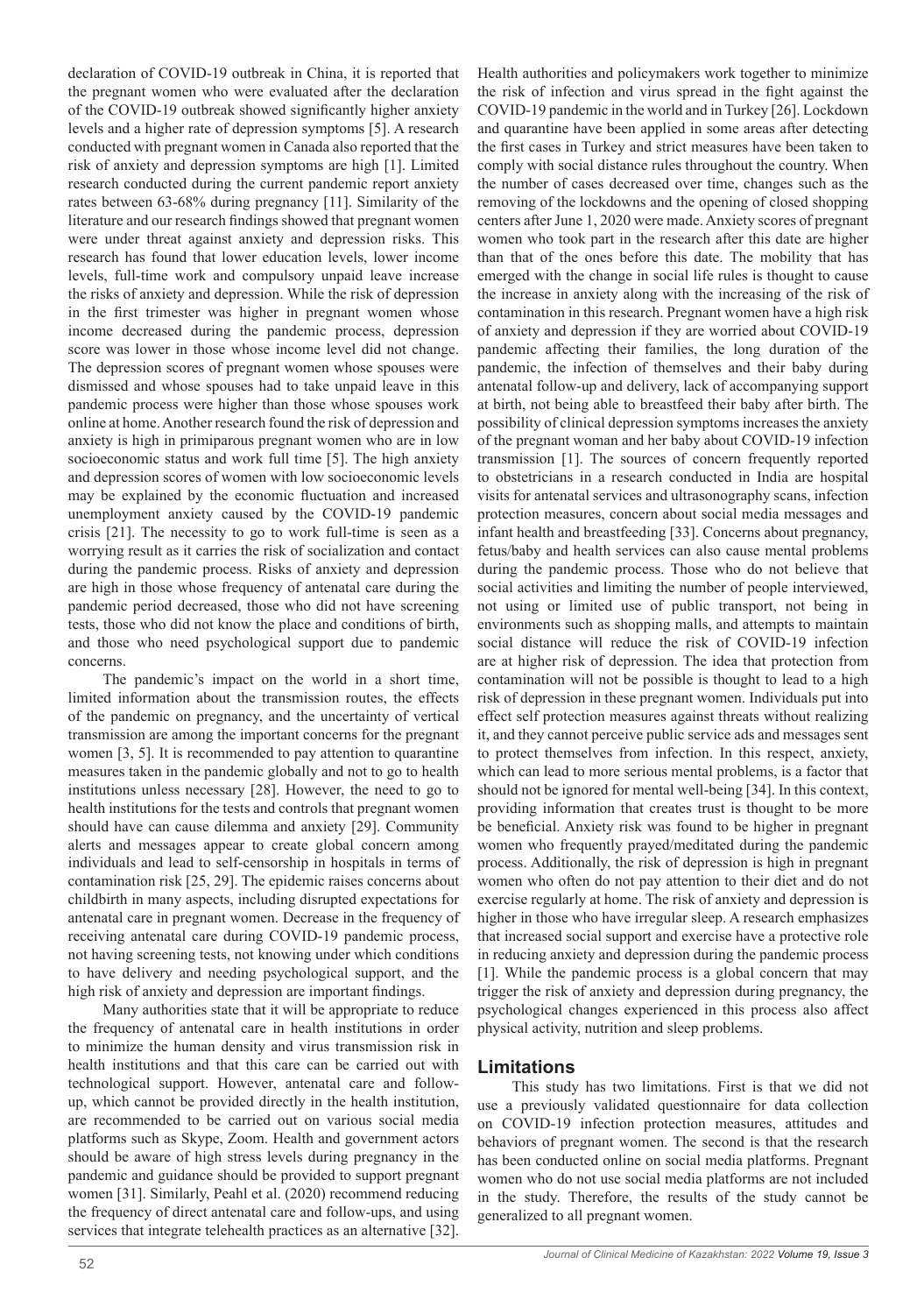## **Conclusion**

The study findings indicate that COVID-19 pandemic and its vital effects may pose a risk on the mental health of pregnant women. Perinatal mental health interventions should be one of the priority areas during an epidemic. Safe and applicable strategies should be established during the pandemic to manage perinatal mental health under the conditions of psychological helplines and tele-health counseling.

#### **Disclosures:** There is no conflict of interest for all authors.

**Acknowledgements:** None.

**Funding:** None.

## **References**

- 1. Lebel C, MacKinnon A, Bagshawe M, Tomfohr-Madsen L, Giesbrecht G. Elevated depression and anxiety symptoms among pregnant individuals during the COVID-19 pandemic. *J Affect Disord.* 2020;277:5–13. https://doi.org/10.1016/j.jad.2020.07.126
- 2. Pfefferbaum B, North CS. Mental health and the Covid-19 Pandemic. *N Engl J Med.* 2020;383(6):510–512. https://doi.org/10.1056/ nejmp2008017
- 3. Schwartz DA, Graham AL. Potential maternal and infant outcomes from coronavirus 2019-NCOV (SARS-CoV-2) infecting pregnant women: Lessons from SARS, MERS, and other human coronavirus infections. Viruses. 2020;12(2):194. https://doi.org/10.3390/ v12020194
- 4. Kourtis AP, Read JS, Jamieson DJ. Pregnancy and infection. *N Engl J Med.* 2014;370(23):2211–2218. https://doi.org/10.1056/ NEJMra1213566
- 5. Wu Y, Zhang C, Liu H, Duan C, Li C, Fan J, et al. Perinatal depressive and anxiety symptoms of pregnant women during the coronavirus disease 2019 outbreak in China. *Am J Obstet Gynecol.* 2020;223(2):240.e1–240.e9. https://doi.org/10.1016/j.ajog.2020.05.009
- 6. Saccone G, Florio A, Aiello F, Venturella R, De Angelis MC, Locci M, et al. Psychological impact of coronavirus disease 2019 in pregnant women. *Am J Obstet Gynecol.* 2020;223(2):293-295. https://doi.org/10.1016/j.ajog.2020.05.003
- 7. Gavin NI, Gaynes BN, Lohr KN, Meltzer-Brody S, Gartlehner G, Swinson T. Perinatal depression: A systematic review of prevalence and incidence. *Obstet Gynecol.* 2005;106(5):1071–1083. https://doi.org/10.1097/01.AOG.0000183597.31630.db
- 8. Vesga-López O, Blanco C, Keyes K, Olfson M, Grant BF, Hasin DS. Psychiatric disorders in pregnant and postpartum women in the United States. *Arch Gen Psychiatry*. 2008;65(7):805–815. https://doi.org/10.1001/archpsyc.65.7.805
- 9. Giardinelli L, Innocenti A, Benni L, Stefanini MC, Lino G, Lunardi C, et al. Depression and anxiety in perinatal period: prevalence and risk factors in an Italian sample. *Arch Womens Ment Health.* 2012;15(1):21-30. https://doi.org/10.1007/s00737-011-0249-8
- 10. Tomfohr-Madsen LM, Racine N, Giesbrecht GF, Lebel C, Madigan S. Depression and anxiety in pregnancy during COVID-19: A rapid review and meta-analysis. Psychiatry Res. 2021;300:113912. https://doi.org/10.1016/J.PSYCHRES.2021.113912
- 11. Corbett GA, Milne SJ, Hehir MP, Lindow SW, O'connell MP. Health anxiety and behavioural changes of pregnant women during the COVID-19 pandemic. *Eur J Obstet Gynecol Reprod Biol.* 2020;249:96-97. https://doi.org/10.1016/j.ejogrb.2020.04.022
- 12. Liu X, Chen M, Wang Y, Sun L, Zhang J, Shi Y, et al. Prenatal anxiety and obstetric decisions among pregnant women in Wuhan and Chongqing during the COVID-19 outbreak: a cross-sectional study*. BJOG*. 2020;127(10):1229-1240. https://doi.org/10.1111/1471- 0528.16381
- 13. Li N, Han L, Peng M, Lv Y, Ouyang Y, Liu K, et al. Maternal and neonatal outcomes of pregnant women with coronavirus disease 2019 (COVID-19) pneumonia: A Case-Control Study. *Clin Infect Dis.* 2020;71(16):2035-2041. https://doi.org/10.1093/cid/ciaa352
- 14. Luo Y, Yin K. Management of pregnant women infected with COVID-19. *Lancet Infect Dis*. 2020;20:513–514. https://doi.org/10.1056/ NEJMc2001468
- 15. J Qiao J. What are the risks of COVID-19 infection in pregnant women? *The Lancet.* 2020;395(10226):760–762. https://doi.org/10.1016/ S0140-6736(20)30365-2
- 16. Turkish Statistical Institute, Birth statistics, 2020. *Turkish Statistical Institute*, 2021. https://data.tuik.gov.tr/Bulten/Index?p=Dogum-Istatistikleri-2020-37229 (accessed Jun 30, 2021).
- 17. Dean A, Sullivan K, Soe M. OpenEpi. OpenEpi: Open Source Epidemiologic Statistics for Public Health Version, 2021. https://www. openepi.com/Menu/OE\_Menu.htm (accessed Apr 15, 2021).
- 18. Zigmond AS, Snaith RP. The Hospital Anxiety and Depression Scale. Acta Psychiatr Scand. 1983;67(6):361–370. https://doi. org/10.1111/j.1600-0447.1983.tb09716.x
- 19. Aydemir Ö, Güvenir T, Kuey L, Kültür S. Validity and reliability of Turkish version of Hospital Anxiety and Depression Scale. *Turkish J Psychiatry.* 1997;8:280-287. http://www.turkpsikiyatri.com/en/default.aspx?modul=summary&id=191
- 20. Madigan S, Oatley H, Racine N, Fearon RMP, Schumacher L, Akbari E, et al. A Meta-analysis of maternal prenatal depression and anxiety on child socioemotional development. *J Am Acad Child Adolesc Psychiatry*. 2018;57(9):645-657.e8. https://doi.org/10.1016/j. jaac.2018.06.012
- 21. Ng J, Sham A, Tang PL, Fung S. SARS: pregnant women's fears and perceptions. *Br J Midwifery.* 2004;12(11):698–702. https://doi. org/10.12968/bjom.2004.12.11.16710
- 22. van de Loo K, Vlenterie R, Nikkels SJ, Merkus P, Roukema J, Verhaak CM, et al. Depression and anxiety during pregnancy: The influence of maternal characteristics. Birth (Berkeley, Calif.). 2018;45(4):478–489. https://doi.org/10.1111/birt.12343
- 23. Dikmen-Yildiz P, Ayers S, Phillips L. Depression, anxiety, PTSD and comorbidity in perinatal women in Turkey: A longitudinal population-based study. *Midwifery*. 2017;55:29–37. https://doi.org/10.1016/j.midw.2017.09.001
- 24. Arslan B, Arslan A, Kara S, Öngel K, Mungan MT. Risk factors for pregnancy anxiety and depression: Assessment in 452 cases (in Turkish). *J Tepecik Educ Res Hosp*. 2011;21(2):79–84. https://doi.org/10.5222/terh.2011.45398
- 25. Yılmaz EB, Şahin E. Factors associated with prenatal distress levels of pregnant women. *J Psychiatr Nurs.* 2019;10(3):197–203. https://doi.org/10.14744/phd.2019.17363